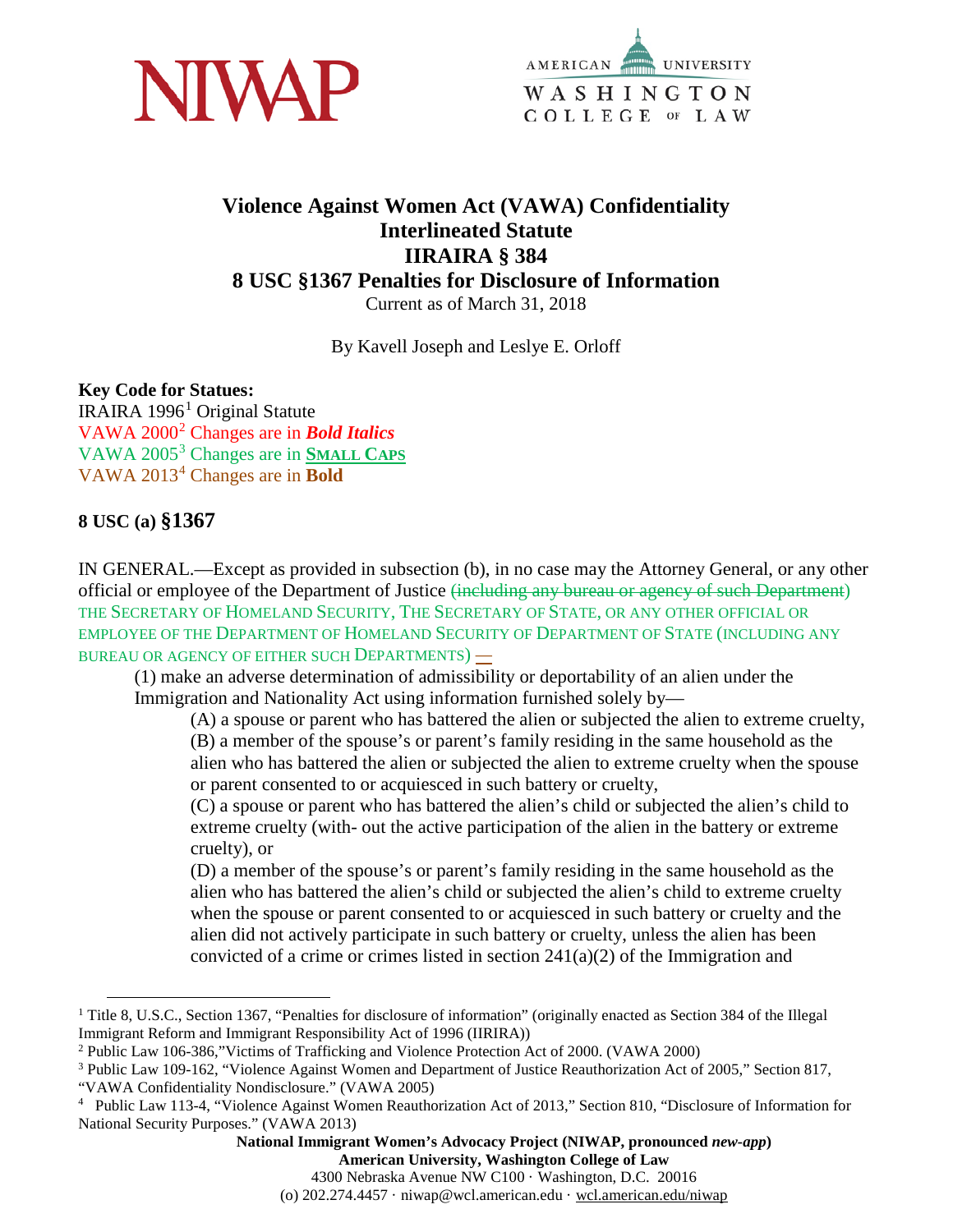Nationality Act; or (D) a member of the spouse's or parent's family residing in the same household as the alien who has battered the alien's child or subjected the alien's child to extreme cruelty when the spouse or parent consented to or acquiesced in such battery or cruelty and the alien did not actively participate in such battery or cruelty,

(E) in the case of an alien applying for status under section  $101(a)(15)(U)$  of the Immigration and Nationality Act [8 U.S.C.A. § 1101(a)(15)(U)], the perpetrator of the substantial physical or mental abuse and the criminal activity,

(F) IN THE CASE OF AN ALIEN APPLYING FOR STATUS UNDER SECTION 101(A)(15) (T) OF THE IMMIGRATION AND NATIONALITY ACT (8 U.S.C. 1101(A)(15)(T)), UNDER SECTION  $7105(B)(1)(E)(I)(IB)$  OF TITLE 22, UNDER SECTION 244(A)(3) OF THE IMMIGRATION AND NATIONALITY ACT (8 U.S.C. 1254A(A)(3)), AS IN EFFECT PRIOR TO MARCH 31, 1999, OR AS A VAWA SELF-PETITIONER (AS DEFINED IN SECTION 101(A)(51) OF THE IMMIGRATION AND NATIONALITY ACT (8 U.S.C. 1101(A)(51)), [FN2] THE TRAFFICKER OR PERPETRATOR,

(2) permit use by or disclosure to anyone (other than a sworn officer or employee of the Department, or bureau or agency thereof, for legitimate Department, bureau, or agency purposes) of any information which relates to an alien who is the beneficiary of an application for relief under clause (iii) or (iv) of section 204(a)(1)(A), clause (ii) or (iii) of section 204(a)(1)(B), *section*   $216(c)(4)(C)$ , or section 244(a)(3) of such Act as an alien (or the parent of a child) who has been battered or subjected to extreme cruelty.

The limitation under paragraph (2) ends when the application for relief is denied and all opportunities for appeal of the denial have been exhausted.

(b) EXCEPTIONS.—

(1) The **Secretary of Homeland Security or the** Attorney General may provide, in the **Secretary's or the** Attorney General's discretion, for the disclosure of information in the same manner and circumstances as census information may be disclosed by the Secretary of Commerce under section 8 of title 13, United States Code.

(2) The **Secretary of Homeland Security or the** Attorney General may provide in the discretion of **the Secretary or** the Attorney General for the disclosure of information to law enforcement officials to be used solely for a legitimate law enforcement purpose **in a manner that protects the confidentiality of such information.** 

(3) Subsection (a) shall not be construed as preventing disclosure of information in connection with judicial review of a determination in a manner that protects the confidentiality of such information.

(4) Subsection (a)(2) shall not apply if all the battered individuals in the case are adults and they have all waived the restrictions of such subsection.

(5) **The Secretary of Homeland Security and the Attorney General are The Attorney General is**-authorized to disclose information, to Federal, State, and local public and private agencies providing benefits, to be used solely in making determinations of eligibility for benefits pursuant to section 1641(c) of this title.

**(**6) SUBSECTION (A) OF THIS SECTION MAY NOT BE CONSTRUED TO PREVENT THE ATTORNEY GENERAL AND THE SECRETARY OF HOMELAND SECURITY FROM DISCLOSING TO THE CHAIRMEN AND RANKING MEMBERS OF THE COMMITTEE ON THE JUDICIARY OF THE SENATE OR THE COMMITTEE ON THE JUDICIARY OF THE HOUSE OF REPRESENTATIVES, FOR THE EXERCISE OF CONGRESSIONAL OVERSIGHT AUTHORITY, INFORMATION ON CLOSED CASES UNDER THIS SECTION IN A MANNER THAT PROTECTS THE CONFIDENTIALITY OF SUCH INFORMATION AND THAT OMITS PERSONALLY IDENTIFYING INFORMATION (INCLUDING LOCATIONAL INFORMATION ABOUT INDIVIDUALS). (7) GOVERNMENT ENTITIES ADJUDICATING APPLICATIONS FOR RELIEF UNDER SUBSECTION (A)(2) OF THIS SECTION, AND GOVERNMENT PERSONNEL CARRYING OUT MANDATED DUTIES UNDER SECTION  $101(I)(1)$  OF THE IMMIGRATION AND NATIONALITY ACT  $[8 U.S.C.A. § 1101(I)(1)]$ , MAY, WITH THE PRIOR WRITTEN CONSENT OF THE ALIEN INVOLVED, COMMUNICATE WITH NONPROFIT, NONGOVERNMENTAL VICTIMS' SERVICE PROVIDERS FOR THE SOLE PURPOSE OF ASSISTING VICTIMS IN